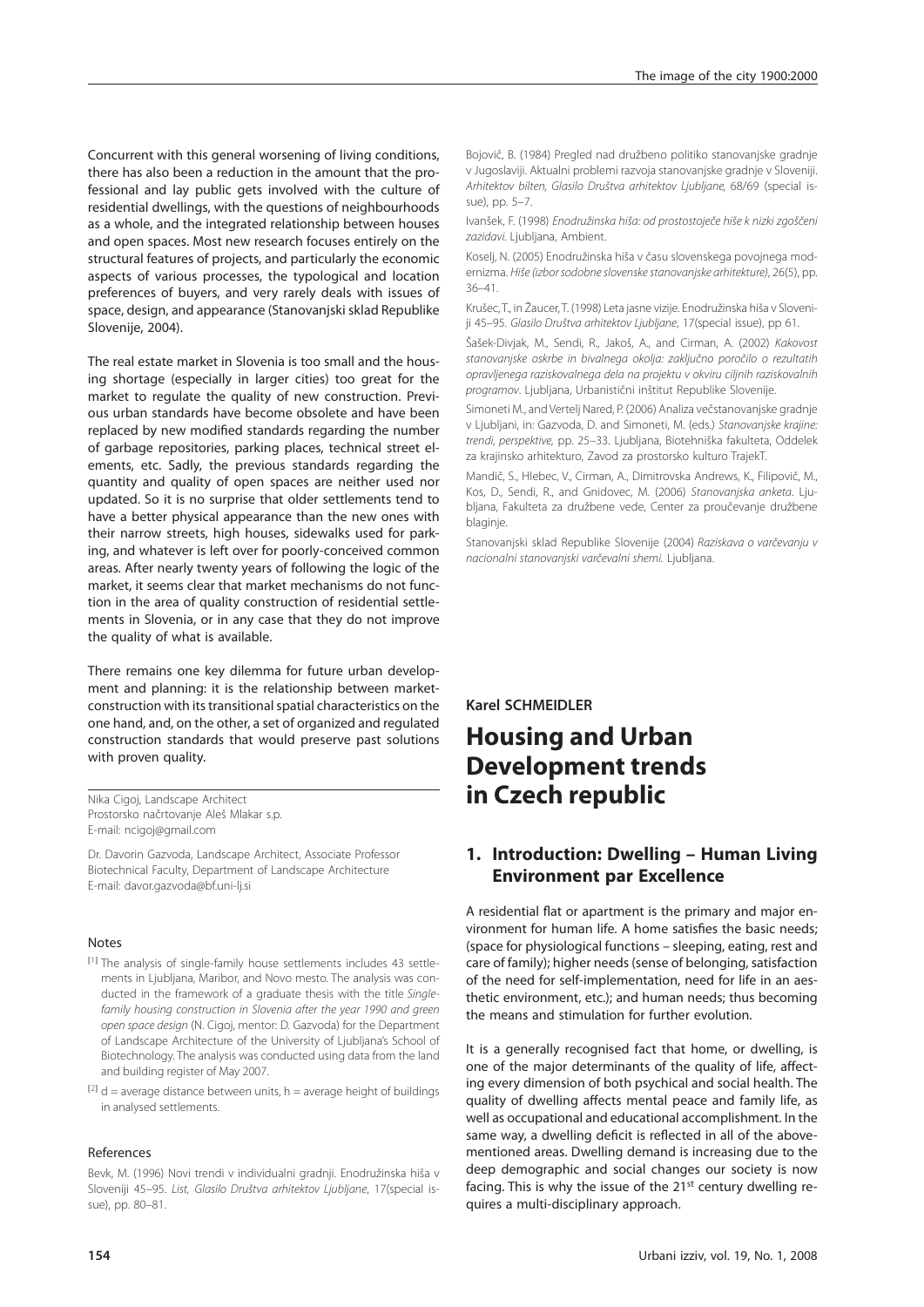#### **2. Quality of Life and the role of the Dwelling**

Dwelling is a complex activity that reflects even the subtlest changes in a society, its culture, and its technology. Dwelling means: all the life procedures taking place at home. A home, or flat, is a combination of mutually interconnected rooms; a separate locality with defined frontiers for the enjoyment of sustained individual security for the duration of necessity. The general term dwelling describes all social action and behaviour taking place every day where man permanently lives. "... Dwelling is the mode of existence of you and me, of us, the people of the Earth ..." (Heidegger, 2002) Dwelling, in the sense of the values and concepts of our culture, can, therefore, be defined as a localised, private, free existence in a place constructed as separate from its surroundings. Sociologic studies show that satisfaction with the home is paramount for the satisfaction of all residential environment within which man lives. Home is the place where the basic dwelling processes take place, and where the most intense emotional relationships develop. If a home fails its purpose, there is nowhere to find substitution or alternative satisfaction.

### **3. Transformations of the 21st Century Home and its Functions**

The flat or an apartment used to be a public space. In the preindustrial period, flats had versatile use for various purposes which included both professional and leisure time activities. Flats were used as customer contact places, as well as places for social representation. Flats were venues for social custom, and more intimate pursuit. Today the flat is primarily a private space. The flat is home for the family and the individuals who comprise it. The society has moved the previously important public, representative functions, elsewhere. The structure of the group living in a home (mainly the family); and the function of the home as a private living space, is the basis for the derivation of the various functional requirements that allow certain lifestyles, and particular types of behaviour. There is the strong link between the functional connection of the space and its users that manifests itself in the process of dwelling. That is why the prime focus of the sociological perspective of home and dwelling is the relationship between the living space and its user in the processes of existence and behaviour at home. This relationship includes both the technical/functional aspects and the oft referred to social or psychical aspects and needs. Dwelling is, therefore, a social activity, which for most homes includes numerous persons that usually form a family. To live at home implies the performance of a number of very heterogeneous social activities and types of behaviour, which typically feature privacy ideally secluded from any affect of that alien to the group. Home includes the option of privacy, desired loneliness, seclusion from others; as well as, being with others when it is desired and decided. Home is the privileged, closed surroundings of man, or of a small privatising primary group, or family, if that forms the household. The barrier and seclusion from the outside offers the possibility of achievement of the often-unrealised sense of secure environment. The need for acceptably suitable, individual dwelling is one of the elementary needs of man.

Dwelling satisfies various elementary and sophisticated secondarily differentiated human needs. It is why home is often defined as 'the environment for the satisfaction of certain human needs.' To give at least a few examples of many (Fürstenberg, 1974; Bahrdt, 1974): "... The family dwelling is an artificial, functionally separate part of the material and spatial environment allocated to a certain social group, namely family, and to certain needs of persons living in the family community ..." The requirement for home is derived from need, and is oriented toward certain aspects of the flat. The primary requirements focus on simple and obvious purpose specification (personal use space, warmth/protection from the cold and humidity, cooking and catering space, sanitary equipment), and serving of the biological needs of the individual. To concur with Chapman, other dwelling needs are secondary to biological needs. But secondary needs and requirements are more than necessity. They include spatial options for leisure time activities, as well as, the indefinable dwelling qualities such as privacy and independence, safety, contact, performance, presentation of power or ownership, social status, etc. While the inevitable primary requirements have been in the foreground thus far; in the future, secondary requirements will need to be more extensively considered – those leisure time activities and the possibilities for personal development through uninterrupted educational pursuit. As mentioned by Mitscherlich, home will not be assessed solely on the basis of satisfaction of natural human need, but also with consideration of the social structure as an expression of prestige, utility, and expression of power.

## **4. 21st Century Home again Becomes Commodity**

The home, or flat, is also a commodity like, for example, food. The flat is a bearer of exchange value because human labour is invested in its development. The flat has a utilitarian value that expresses itself as commodity. Various elements within our political spectrum express the opinion that every man has the right to adequate living space. The free market will never be able to fully satisfy the demand for the benefit drawn from the flat due to its uniquely versatile commodity characteristics. To overcome this inability, well-designed state housing policies are necessary. This peculiarity is justified by the fact that the dwelling is one of the basic human needs whose satisfaction is of paramount importance for the society because it strongly affects the stability of the family, the upbringing and education of children; and, indirectly, the social conscience, morality, and morals of the society.

The social, economic, and cultural changes in the Czech Republic have already manifested themselves in the realm of the dwelling. The determinants used to characterize residential buildings of the 1990's included creative freedom, international architectural expertise, materials variety and quality, and increased client orientation, among others; all taken from both good and poor models. Will 21<sup>st</sup> century development continue in the same direction, or are the needs of society with regard to the dwelling changing so much that the building of residential blocks will be diverted to a completely different direction in future?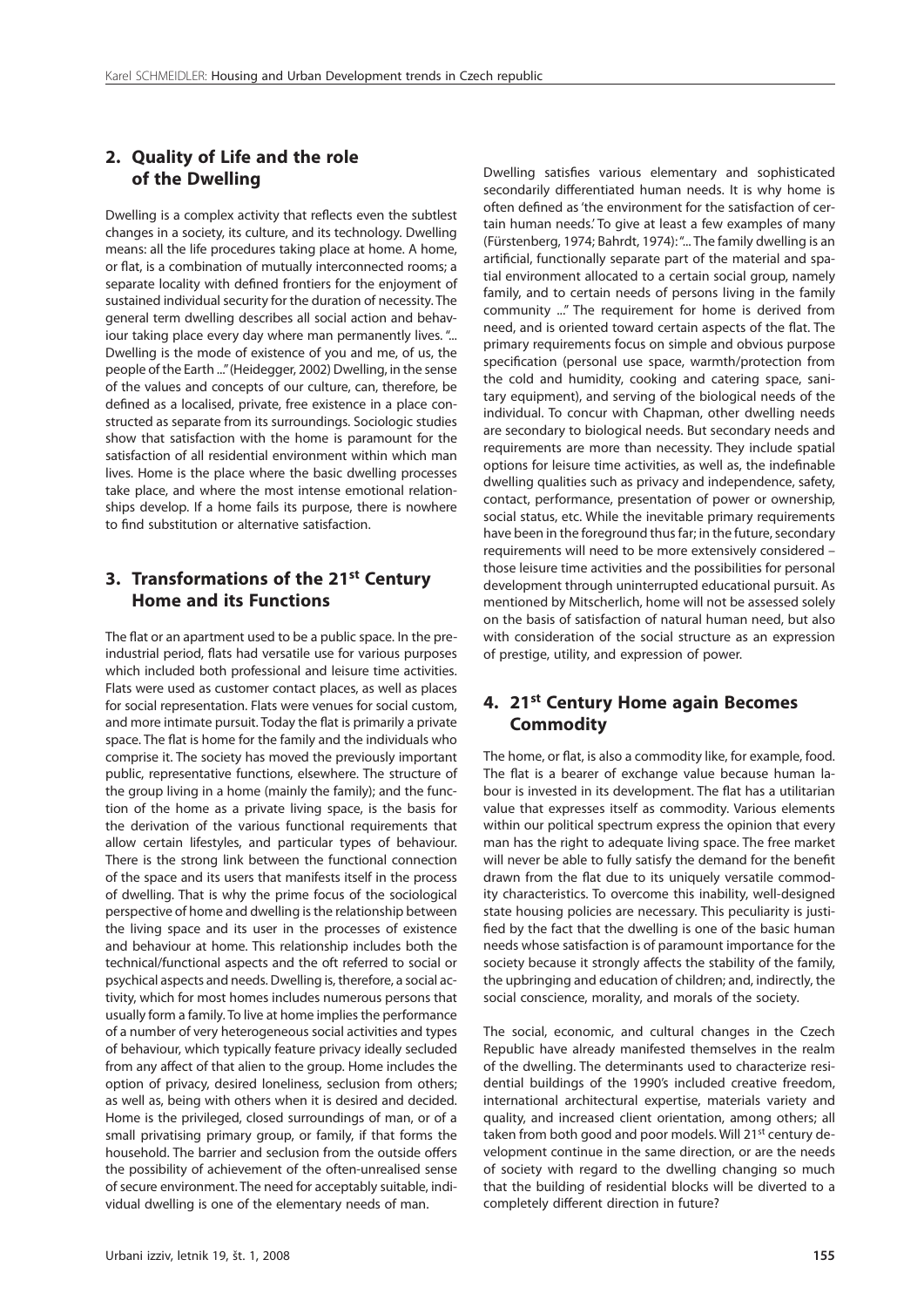The political and social changes in the Czech society have modified the needs and requirements connected with the dwelling. The income of the population has been changing – already largely differentiated - and adoption of new models has modified lifestyles. Great changes have been taking place in the area of social security; and there have been dynamic changes in the structure and size of the family, and its demographic indicators. Hence, even the conceptual understanding of the dwelling has changed from the perspective of the state; along with attitudes about government responsibility towards its citizens in the area of housing. This shift can be summarised by definition as the change in housing policy from the former state being the provider of housing, to creation of conditions that for stimulate personal apartment acquisition and ownership based upon private financial means (condominium development, mortgage lending, building saving schemes, etc.). This approach first appeared in the 1970's, in market economy countries (such as England in the Thatcher period), and have prevailed today in the emerging Central European democracies. The State is no longer expected to provide housing to its citizens, but is seen rather as provider of a favourable environment for the construction and acquisition of flats. This approach is combined with an emphasis on as much freedom as possible within the housing market; on application of democratic principles to the functioning of society, including, but not limited to, civil initiatives; civic participation and the decentralisation of decision-making. Then housing policy opens to new players not previously active in this arena, such as civic organisations and constituency groups. These structures are directed to the more sensitive, applicable, and focused solutions for specific housing problems of particular population groups. Private individuals are purchasing more than 40 % of newly constructed flats for the purposes of their further letting, or sub-letting.

## **5. Reduction of Quantity and Quality Debt in the 21st Century**

So far, progress in the area of housing and residential construction has been a decreasing. The Czech Republic is in possession of the oldest housing in the Union; most flats being over half a century old; only 5 % of housing stock is represented by new construction. Study of the data from the former joint-stock company, Terplan, shows the number of flats per 100 inhabitants in the period between 1991 and 1997 decreased from 360 to 355. In comparison – during the same period, the number of passenger cars has tripled in this country. The deficit is manifested, for example, by the fact that many families do not own a flat; and also by the still very low level of housing stock in our country as compared to the West, including both old houses, and new housing developments. The share of flats of category 3 and 4, i.e., flats with shared sanitary equipment, without complete accessories, or without any accessories and equipment at all, amount to around 26.6 %. This figure is even higher in some historic cities, where they amount to 50.0 % or even more! The estimated needs requirement requested by psychologists, sociologists and healthcare professional for a separate room for living for each member of every household has remained unfulfilled as yet. An insufficient number of yearly housing construction starts has remained a significant economic characteristic of

our republic's development. The number of completed living units in 1998, which totalled 15,904, represented an increase of 13.3 %, in comparison to the totals for calendar year 1996. In comparison to the year 1989, during which only 28.9 % of the then 55,073 existing flats were constructed, the totals have decreased significantly. In year 2005 the Czech Republic produced three thousand new flats, mostly family houses. The mean living space and the mean number of living rooms per flat, and the mean size of the rooms have relatively low values. The national statistic indicators for 1996 lists mean living space of new flats as 86.7 m<sup>2</sup>, the mean number of rooms per flat as 3.1 and the mean size of a room as  $22.0 \text{ m}^2$ . In 2006, the 28  $m<sup>2</sup>$  of living space per person in the Czech Republic compares to a mean living space in EU of 35 m2. Reference from the latest Statistical Yearbook on housing and dwelling in the countries of the Economic Commission for Europe suggests that the largest living spaces are provided by new flats in Belgium, 134.5 m<sup>2</sup>, followed by Norway, 128.0 m<sup>2</sup>, and also by Cyprus, 133.7 m<sup>2</sup>. In our neighbouring Austria the living space per person amounts to 92.9 m<sup>2</sup>.

The main characteristic of new housing construction is architectural structure. By the beginning of the 1990's, the construction of blocks of flats amounted to around 70 % of new housing. Today it is much less. Other housing increases have been the result of the construction of detached family houses. Around 46 % of the population live in family houses. Even though the size of new rental apartments has stayed around 45 m<sup>2</sup> of living space; the number of rooms has decreased. The development of spatial indicators differs markedly in the case of family houses. The room area of new family houses built by their future owners always used to be bigger than in apartments located in blocks of flats, but even this is not true any more. The current situation is characterised by a doubled number of rooms and living area per flat in a family house, while the size of the individual rooms and living area has stayed about the same in the apartments in the blocks of flats.

For years, sociologists, demographers, psychologists and economists have made the point that most of our population is not happy about the way they live. For example the survey made by Terplan, a.s., (Jiřina Čalfová, 1998) shows that only 5.5 % of young married couples define their living standards as very good, 40.6 % define the same as good, while 28.8 % point to a lack of space, or unfavourable living conditions; and 24.7 % consider their living conditions completely unacceptable. This, in itself, is nothing strange; Europeans are known to be critical, and the same opinions are held by most Central Europeans. The problem faced by our population is that most of it is unable to cope with the idea of a complete change of lifestyle. Most simply have no money to improve their living conditions. The greatest number of unsatisfied dwellers can be found in the 25 to 35 year old age group, with an ever-increasing trend toward dissatisfaction.

A transfer of housing stock to the market economy has been delayed. About 17 % of citizens live in flats with regulated rent. Many economists, sociologists and architects believe that housing construction could be stimulated by a complete liberation of rent controls, because this would transfer expenses within the household use consumption basket. Because countries with fully developed market economies are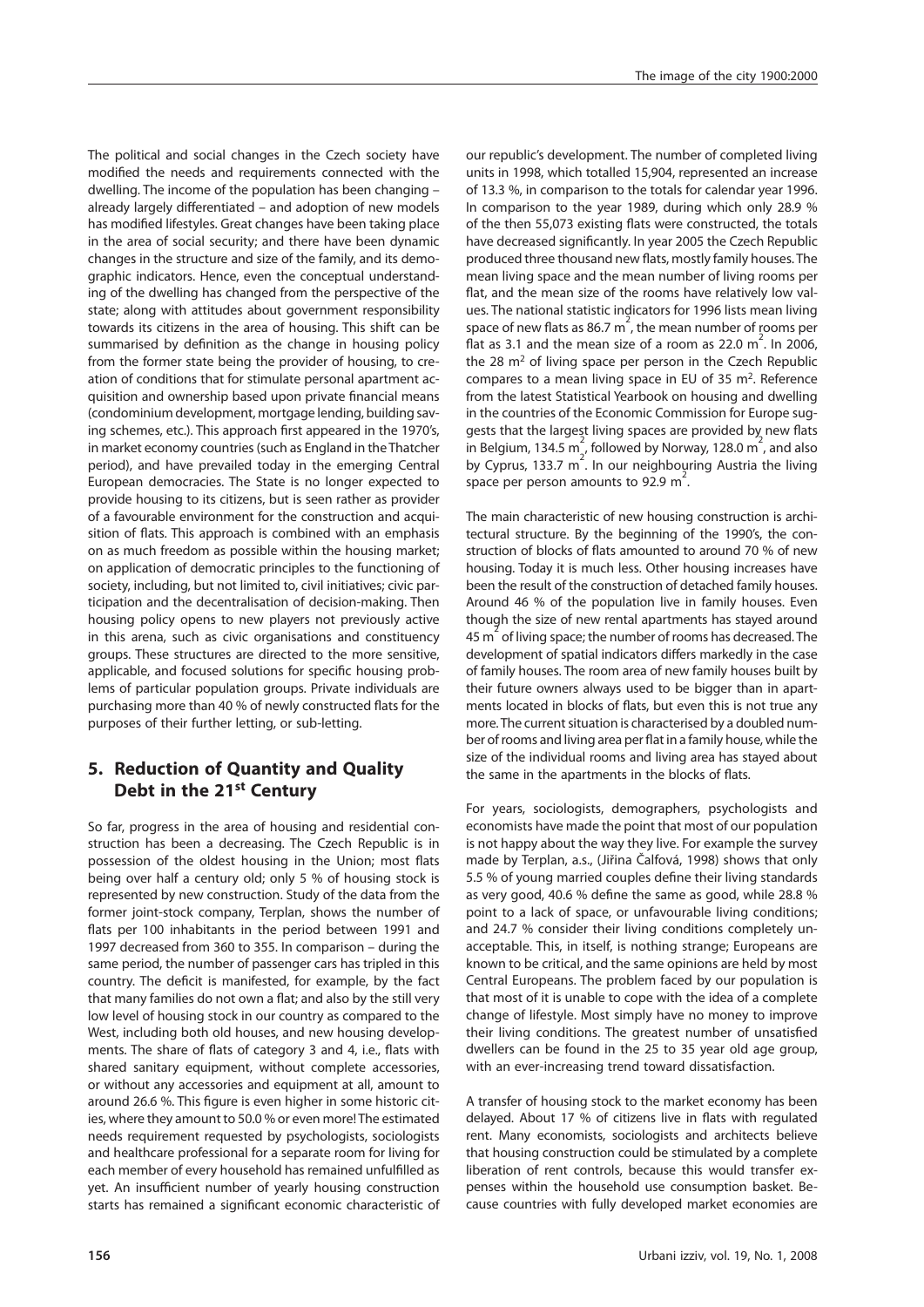able to react much more quickly and flexibly to the needs of the society in the area of housing (the most frequently used method being the reconstruction of residential blocks in the course of the construction utilisation), they have managed to prevent the all encompassing devaluation of housing stock and real estate. The West European, and the typical American model of the mobile citizen, able to regularly commute more than 50 km per day without financial difficulty, does not apply here, either. Apart from a small group of high-income citizens who commute to work in their own cars, it is still economically unfeasible for most Czechs.

#### **6. The Success of a Project will Depend on the Customer and Market Analyses**

We are entering a period when adequacy, quality and economy of housing construction will depend on the quality of pre-project, and project, preparation and implementation. In the context of pre-project and project preparation, a broad set of conditions must be analysed for their effect on the architecture of new buildings. Two global mega-trends have crystallised: a societal one defined by changes in the demographic structure (ageing of the population, increase of the number of nuclear families, and lonely dwellers, etc.); and a technological one determined by the exponentially increasing rapidity of technological innovation.

#### **7. Demographic, Social, and Cultural Changes that Affect Dwelling**

The initial demographic assumptions are critical: demographic changes in the last decade have led architects, urban planners, and politicians to reconsider the concept of dwelling adequate to the period and the changed condition. The Czech family has undergone a major transformation recently. In many respects we have been taking up models that have asserted themselves in Western Europe. Remarkable changes can be traced in the size and stability of the nuclear family: A typical household consisting of two parents with children has gradually been replaced in the Czech Republic by the, so called, singles, whose number has increased considerably in Western Europe recently; or single parent with a child or children; and the common living of unmarried couples. The model of nuclear family with the father as the family provider and the mother taking care of the children, the cliché of 1950s, no longer represents the prevailing family model. Instead, there are an increasing number of single-parent families, which are mostly female-dominated. There are also an increasing number of childless pairs and families with two working parents. There are many families with adult children staying at home due to an inability to find separate living quarters, and/or pay for them. There are an increasing number of formerly rare solutions: such as rural families with grandparents who move to the city and create city-situated nuclear families.

These trends will be very relevant for preparation of residential construction in future: the population prognoses' for the Czech Republic show a quickly increasing number of households that are not responding to the speed of the population growth; in contrast to the trend of 1990s, which was either stagnation or moderate decrease of population in some regions and periods. The mean size of households and families has continued to decrease. Increment fluctuations, the largest expected after 2010, when the number of households is expected to increase by 109,800, will be followed by smaller expected increments. The mean size of a household will decrease due to splits; quicker acquisition of independence of young people, increased divorce rate, and lowered wedding age, leading to postpone childbirth plans. In the new millennium, firstborn children of new mothers are expected at 34 years or older (Melany Howard, Future Foundation, GB). This is where the Czech population already adopts the Western model. The changes will deepen even further in the future. Melany Howard of the research organisation Future Foundation, in England, has prognosticated that in the future, marriage will lose meaning, and be replaced with a series of partners, three marriages per life being quite common. Professor Richard Scase, of Kent University, supports his predictions with a study that examines changing social structures populated by fewer married couples, and an increasing number of divorcee's (already a divorce rate of 60 % in our country); and more and more adults living without partner. This will, of course, affect the structure of housing, which still lacks individual living space for educated and wealthy singles.

User-groups continue to increase, which impacts the architectural creativity of residential projects. One group is the ageing population. The increasing share of elderly people in the total population, especially of European industrial countries, is a well-known fact. An assumed longer life is allowed by progress in medicine and communal hygiene, healthier lifestyle, and changes in the nature of work and manufacturing technologies. Findings of British Future Foundation analysts estimate that a 120-year average lifespan is feasible in the future. Since 2000, there has been a significant increase in the group of people above 65, with limited mobility, increased dependence, geriatric lifestyle, etc. Sociologists have begun to define big cities as the ghettos of the aged. This will result in an increasing number of persons living single persons up to 40 %. The financial standing of the older generation is better than it had been in the past; and retirement age is likely to be increased. Some British studies suggest a future retirement age of 80, following two or three careers in different professions. This will also be reflected in the dwelling area. The share of small households consisting of 1–2 persons will increase to 50 %, following projections of demographers. Definite increase, though not so quick, is also expected in the number of households of two and more members.

## **8. Flats Tailored to Users – Transport, Social and Demographic Determinants of Progress in Dwelling**

Even architectural and urban development must react flexibly to the new conditions. Demand for quality dwelling has increased – and this is likely to last. Residential housing market conditions are determined by a quality preparation of high-standard construction programmes for the selected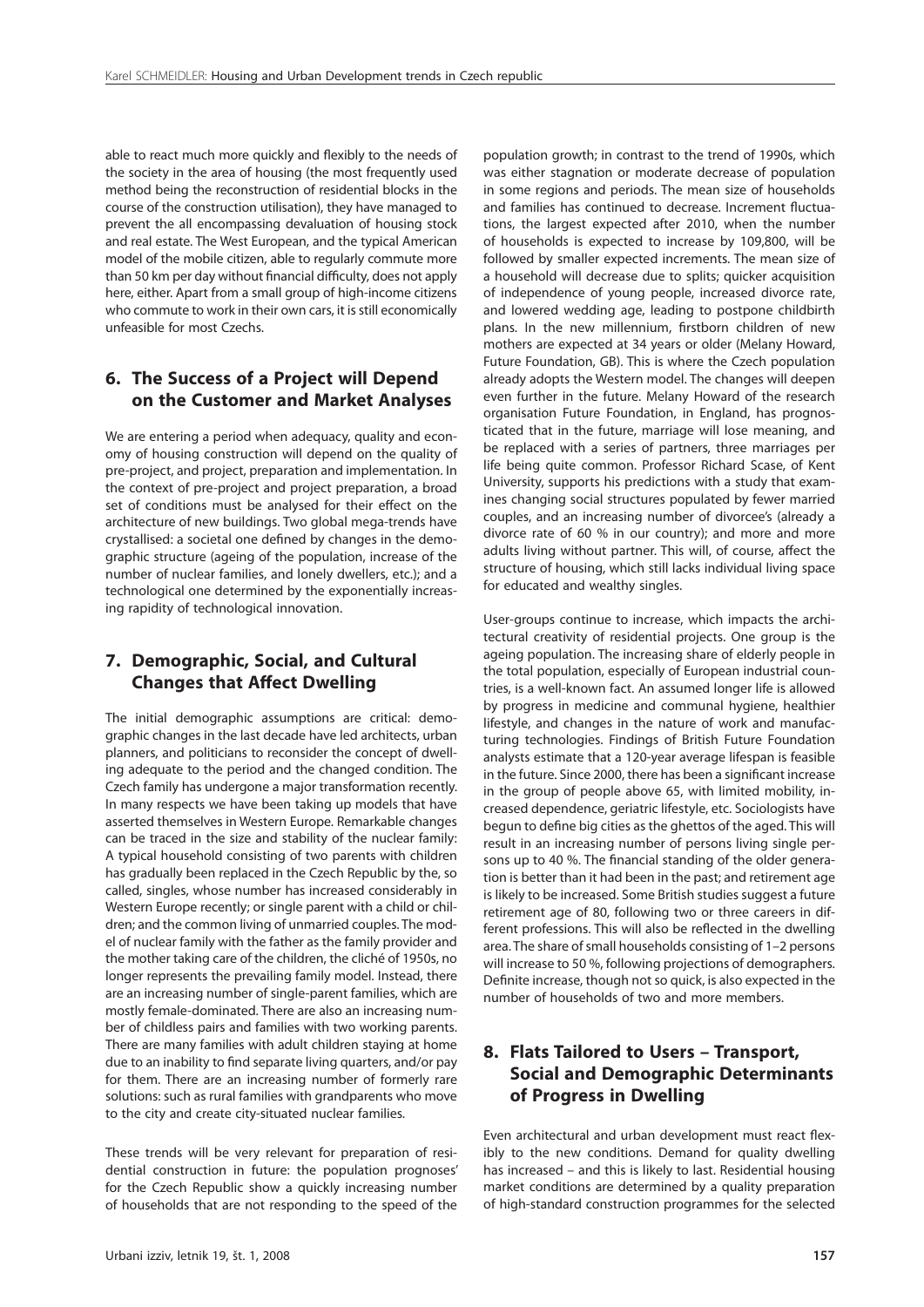housing type. The programmes should be based on a complex knowledge of dwelling functions for individual households, quantitative requirements specification, and qualified need estimates. Residential requirements are being modified by the changing value orientation of the future users. This may substantially change the design process. Empirical research from the Institute of Urban Development, of the Faculty of Architecture, University of Technology, during the period 1998 thru 1999, suggests that respondents showed the following preferences in relation to their future flat (in order of importance):

- Economic aspects cost saving, simplicity.
- Technical standards, faultlessness, functionality, purposeful layout and furnishings.
- Sanitary and health qualities of the living environment.
- Aesthetic qualities of the living environment; although the responses were based on differing values, with part of the respondents showing preference to historic; and part to modern living environment.
- Comfort and simplicity of operation, easy cleaning.
- Prestigious signs and symbols of success as a means of self-identification and success evidence: double and triple garages, glass houses and winter gardens, historic roof shapes and architectural detail, luxury bathrooms, fireplaces, saunas and swimming pools.
- Cosiness and friendliness of the environment.
- A combination of the above.

#### **9. Technical and Technological Change**

The way of life may also be affected by changes in the area of techniques and technologies, work and life styles, etc. In relation to completion of the change in the method of work, and the overall intensification of work with regard to scientific and technological progress: the current condition will probably undergo a profound transformation; which will also manifest itself in modification of dwelling needs. The share of actions, processes, and professions that are characterised by a higher intellectual content, qualification demands, and lengthy skills preparation, will increase together with the demand for concentration, responsibility, and creative initiative. In some categories the number of hours devoted to work activities will decrease, while in others the length of work time will increase<sup>[1]</sup>. The incremented time will be used by certain categories of employees for shortening their working hours, and this will result in an increased demand for leisure time activities carried out at home. This will increase the relevance of the home and the activities taking place there. Additionally, these changes will manifest themselves in increased mental stress, and hyper-stimulation leading to stress, that is the result of certain work tasks required of the more qualified part of the population, especially among these holding executive positions. One of the well-known risk factors of market economy, well known to western psychologists and psychiatrists, is the enormous amount of nervous stress among businessmen and professional staff, which can lead to threaten family stability. This will also negatively affect our environment. This trend will increase the need for compensation of excessive demand placed on the organism by work activities, especially those taking place at home. The family will need to be protected from work-generated stress

and information over-saturation. This is why the relevance of some functions of home as the place providing the necessary individual and family background and privacy, the place of spontaneous and selective communication, the place of physical and mental regeneration and relaxation after work; as well as the place of preparation for work; and the place of creative activity, will increase.

#### **10. Computerisation and Home Work**

The other mega-trend is characterised by the progress of computerisation, data transfer in the various forms; by the Internet boom, so often mentioned in mass media, being only one of multiple aspects. The various branches of telecommunications, data collection and processing, the soaring development of chips, hardware and software, together with the Internet, are the most quickly developing areas of business. This advancement establishes itself much more quickly in the areas of work and dwelling than do demographic changes.<sup>[2]</sup> The current progress of communication technologies facilitates telecommuting by a number of different professions. It is no longer necessary to personally visit mid-town offices, the world of work is transforming. Public space becomes vague, and less sensually perceivable; having been integrated with computer networks, modems, mobile phones, videophones, and facsimile transmitters; sometimes being called hyperspace by the informatics. In future, the scope will multiply, especially in the developed countries. According to Professor Katharine Rosenberry, who is seated at San Diego University in California, and has been examining the legal aspects of settlement: up to 80 % of all Americans, especially those with higher education, will work from home, connected by information and communication networks, as early as 2014. Even the conclusions of the study carried out by Essex University Professor Richard Scase suggest that professional staff will spend about half of their working hours at home; and the number of part-time workers will increase, together with term employment and private, self-employed, sub-contractors. Even today, Urban Development Professor Sakkie Badenhorst, of South African Pretoria, has noticed a substantial increase in the amount of home office work and other trade tasks performed in private residential buildings, allowed by a connection to computer networks. Work activities, especially those with high demand for education and professional training, are being relocated to pleasant suburban localities, which offer cheap construction options, and unlimited parking space. The change of relationships in the work arena caused by the new technologies will substantially affect the spatial separation of what we have called place of work and residential space. The soaring development of computer technology that has created the demand for construction of information highways indicates that home work on a computer connected to a computer network might eliminate many negative phenomena of modern civilisation. Hundreds of thousands of people would no longer need to commute to work, jam roads and streets, combust fuel and pollute the environment. Transport of people along roads and streets would no longer be needed, as it would be replaced with transport of information along wires or even wireless satellite connections. And information, as is well known, can do without petrol, a demand for car space, train space, or aircraft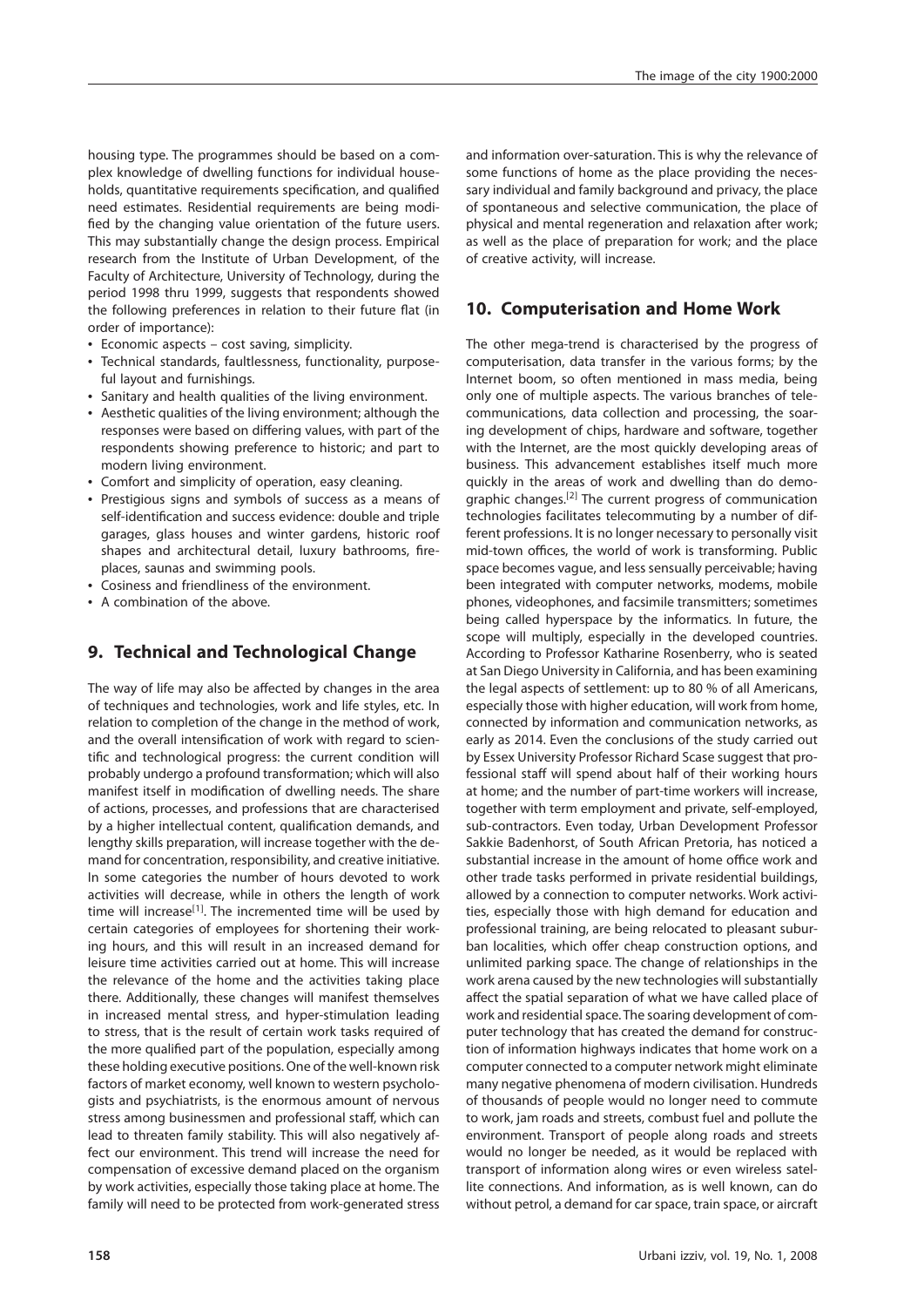space. And on top of that, it moves in the speed of light; which can never be said about public transport with even a maximum portion of poetic license. Certainly, many people will also welcome the fact that they would no longer need to live near their firm, in an overcrowded city agglomeration, or an ugly housing estate in a polluted environment. They can settle virtually anywhere they like. The huge concrete dormitories will be replaced with countryseats scattered in greenery. Together, with this, the day of the abandoned family model might return; where all family members live and work together; where the parents can be close to their children, and spend time with them; while the children can see their parents working, and, thus, passively prepare themselves for their future work career. This might, in effect, lower the divorce rate, juvenile delinquency, drug addiction, and a number of other nightmares of the contemporary world considerably. It is the opinion of experts that the computer network and Internet are still in the cradle, only being used in about 20 % of potential applications. The remaining 80 % is still available for domestic engagement, which is also likely to increase the demand for ergonomics of the domestic work environment.

Electronics and computers will change our dwelling not only with regard to the options for home work, but also to the possibility of home study, or Pic-Tel, the so called e-learning. Education of the populace will increase, and it will be subjected to continuous, lifelong learning. Network connection in the place of residence is the ideal means. On the eve of Internet age, over 200 million people all over the world are connected to the Internet. The number of documents placed in the world wide web increases by one million every day. In 2002, over eight billion documents were already included in the global computer network. Home and the apartment will, thus, again become a place for the meaningful spending of leisure time, recreation, education and culture.

#### **11. Differentiation of Dwelling**

In the 1990's, a strong differentiation began to take place inside the complex of dwelling needs with the requirements of the individual groups of households concerning the quality of living (flat size, layout, environmental quality etc.). It is a realistic assumption that this pressure will continue to increase due to the shift of some households to a higher income brackets; and due to the increasing distance between the individual income groups. This increase in family income is expected to be dedicated to flat acquisition and improvement of the quality of dwelling. Change in the demand and needs distribution will reflect the changes in the social and professional structure of the population. Certain forms and qualities in the residential development will be preferred. Despite the expected revaluation increase to economic rent (that has been continuously postponed), there is a significantly higher demand for a greater number of larger rooms, greater storage capacity, and design issues in the flat, as well as, the quality of the wider residential environment (privacy, aesthetic quality, social surroundings, etc.). The people in top income categories have become the pioneers of suburban migration, i.e., moving house to suburban areas. Even today, the significant feature of residential suburbs is they have been developed in the ecologically more favourable surroundings of big cities; including the fact that the suburbs are built and settled by, so called, yuppies – young, urban, professional people, i.e. young, educated, upwardly mobile, and wealthy people, who can afford a certain exclusivity of living. The structure of the suburban population is nearly homogenous. A dwelling with a large garden adjacent natural landscape, but maintaining a permanent link to the city; with the characteristic attributes of individualism and material wealth, such as private pools, ideally with counterstream; residential glass houses and winter gardens; luxury cars; double garages; etc., will not be without effect on the life style of its users. Social exclusiveness, however, may mean that the home will only be used as a dormitory, for the workload of these people is enormous. Another effect might be a developing tension between this prospering minority, and the majority of the population.

#### **12. Family Houses**

Blocks of flats, as an alternative to detached family houses, are often rejected as ideal space for family life. One's own house, or a family house, remains the ideal representation for the family. Various international surveys, including some of our efforts, in which respondents from different social and income groups took place, confirm the preference for a family house with a limited number of floors (see for example Cooper, 1972; Knorr-Siedow, 1999 and others). In early 1995 the agency for marketing and social information analyses, AMASIA, surveyed a sample of the Czech population to get their assessment of their dwelling situation; and their opinion of what is required for improvement. The survey



**Figure 1:** Remodelation and humanization of large housing estates from the socialist past is urgent task for many Czech cities.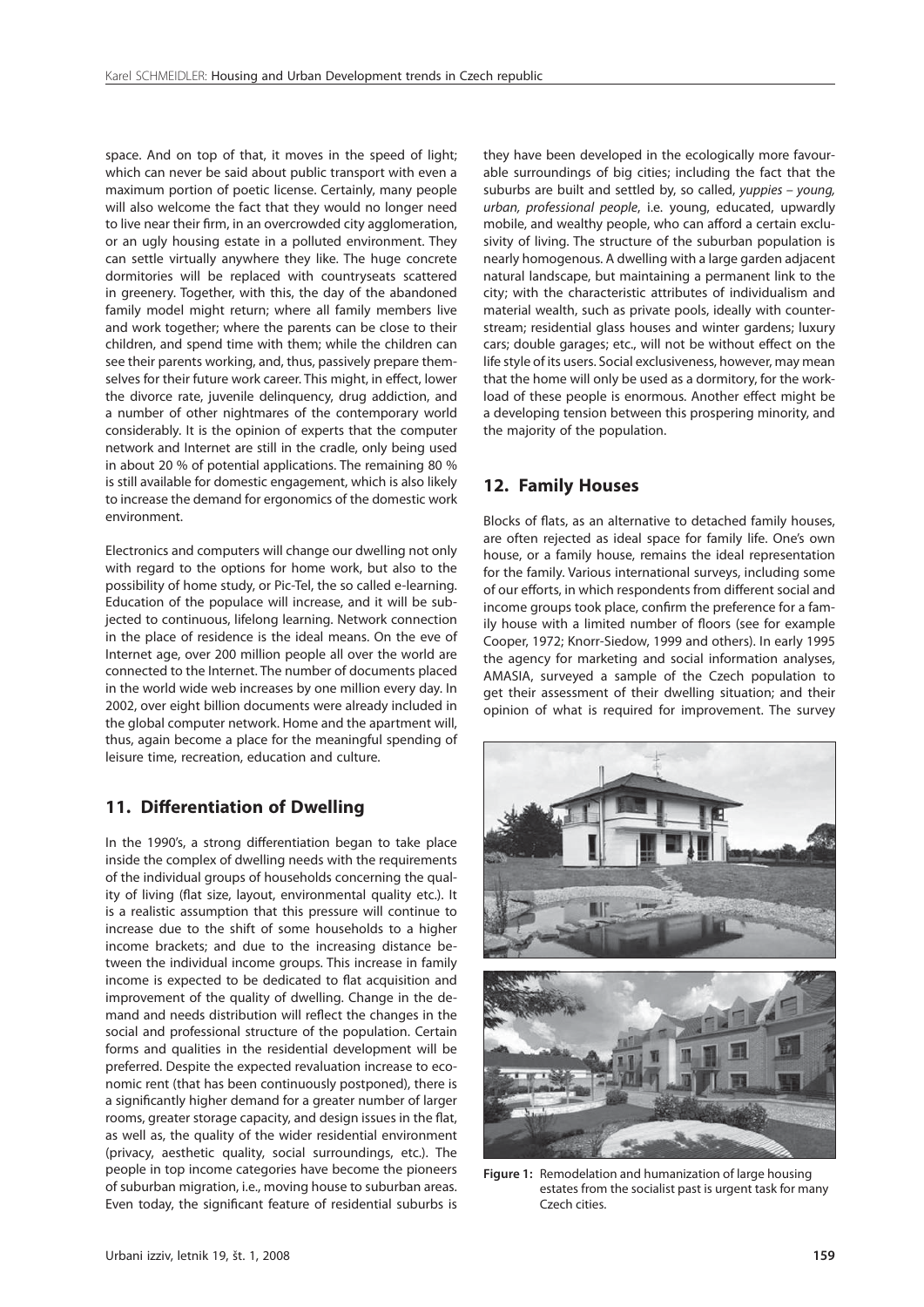showed that the public preferred dwelling in their own family house, in a suburb within 30 km of the city centre (58 % of the respondents). In Germany, the same preference was expressed by 87 %; and in Austria (survey of 1999) by 73 % of the population. A family house is preferred by more than a half of the population – regardless the age, region and size of the place of residence. Even elderly people prefer a single-storey house at the outskirts of the city, with good connection to the city centre. Surveys among residents of multi-storey blocks of flats also showed the preference of these people for family houses as the ideal home (Michelson, 1968). Jiřina Čalfová (1998) arrived at a similar conclusion in her sociological probe into the issue of young married couples and their living condition, which focused on 5 cities of different sizes and geographical situation: Pardubice, Přerov, Jablonec nad Nisou, Sušice and Hostinné. The young married couples preferred their own family home – 58.4 %, own flat in a block of flats – 20.1 %, communal flat – 12.3 %, cooperative flat  $-7.3$ %. Little interest was show in corporate flats – a mere 0.5 %, and social flats – 0.0 %. The survey clearly shows the preference for owned home: nearly 8 of every 10 respondents wished to be owners of their flats. The surveyed group preferred family houses to flats. Communal flats were shown little preference. No one preferred social flats, i.e. cheap flats with low rent. Similar data has been obtained in neighbouring Austria. As reported by Hermann Reinning, of the planning office of the Government of the Lower Austria: own family house was preferred by 73 % of the population of the federative region; while 17 % preferred to own a flat in a block of flats; and only 10 % wanted a rented flat in a house.

## **13. Functional Content of Flat**

All of the above trends will probably lead to enrichment of the functional content in future. The flat will be the venue of various different activities. The individual functions of home will be elevated. This will depend on how the positions of these functions change in the hierarchy of values of the population (users of the flats). The change in the value hierarchy will require not only changes in flat layout, but also require an overall increase of residential environment standards (further study typical of intelligentsia). New types of houses will allow for utilisation of the non-residential areas in the house, and within the residential set. The area of residential and utility space will increase. This will be required by the increasing differentiation of activities of the individual members of the household and the demand for increasingly qualified, sanitary and psychological requirements. The number of expensive objects of long-term use will increase. The increased number of rooms, size of some rooms and storage areas will transform this need. The layout and technology of the household will be designed for minimized time loss caused by household chores and cleaning. The regeneration quality of the flat will increase (by improved protection against noise from the outside, improved sunlight access, air conditioning, utilization of open space – atria; improvement of equipment of the sanitary core). The existing range of flats will be complemented with flats for specific population groups, which have been increasing in number (singles, the elderly, the handicapped, lonely dwellers etc.).

## **14. Low-Rise City Housing**

An increase in the size of the middle class is foreseeable. It is not likely that new migrations will take the shape of a mass return to the city centres, but, rather, be represented by the development of villa quarters on the city peripheries. After the discontinuation of complex house building, the focus of residential building has transferred to suburban areas with resulting monocultures of family houses owned by the most prosperous part of the population; and people who had their former family property returned by state restitution. The numerous middle class who, unlike in other European countries, is not very financially strong in our country, still await a solution to their dwelling situation. It may be assumed that after resolution of the issues of financing of middle class housing construction, the focus of activity will shift toward construction of low-rise urban houses appropriate for planned city suburbs. The low-rise residential building creates a precondition for meeting the residential intentions of the middle class. It is based on the idea of a combination of the economic advantages of the block of flats, and the comfort and higher standards of the natural environment of family housing. A great advantage of the low-rise building is its application in various environment types. The building allows for adjustment of the flat to different social classes, and professions of dwellers; it offers solutions for differentiated spatial standards, and variable equipment; as well as, flexible transformations of the flat with the changing needs of the family.

New economic and social situations may also require a sensible application of all the different types of low-rise buildings such as: an urban block of flats for city centres and outskirts, a poly-functional block of flats integrated with social services (depending on the particulars of the locality), a block of flats for specific population groups (such as wheelchair access houses), collective dwellings for young couples – starting flats; or, for example, experimental settlement in a suburban area with economic function, a villa (high-standard block of flats), or a modern family house for urban, suburban and country locations. Even though the greatest boom is currently being experienced in the area of family housing, a renaissance of the block of flats and rental houses is also expected for the following reasons. A modern concept of the latter may provide a higher living standard and a quality standard of services and equipment, which a middle-income family could hardly afford (underground parking, waste chutes, video – security systems, a more dense network of civic services in comparison to family housing quarters, fitness centres, larger and fully equipped playgrounds, swimming pools etc.).

Urban architecture needs to find forms of symbiosis for lowrise rental houses and family houses within a wide range of types in this new situation, both in the area of new building; and in the field of reconstruction and modernisation of city and municipality centres. So far such construction and reconstruction has been fragmentary, unqualified, and without feasible concept. It is necessary for architects and competent staff of state administration and self-governing bodies, departments of building and development, civil office of cities and municipalities, to react appropriately to the new tasks they are facing.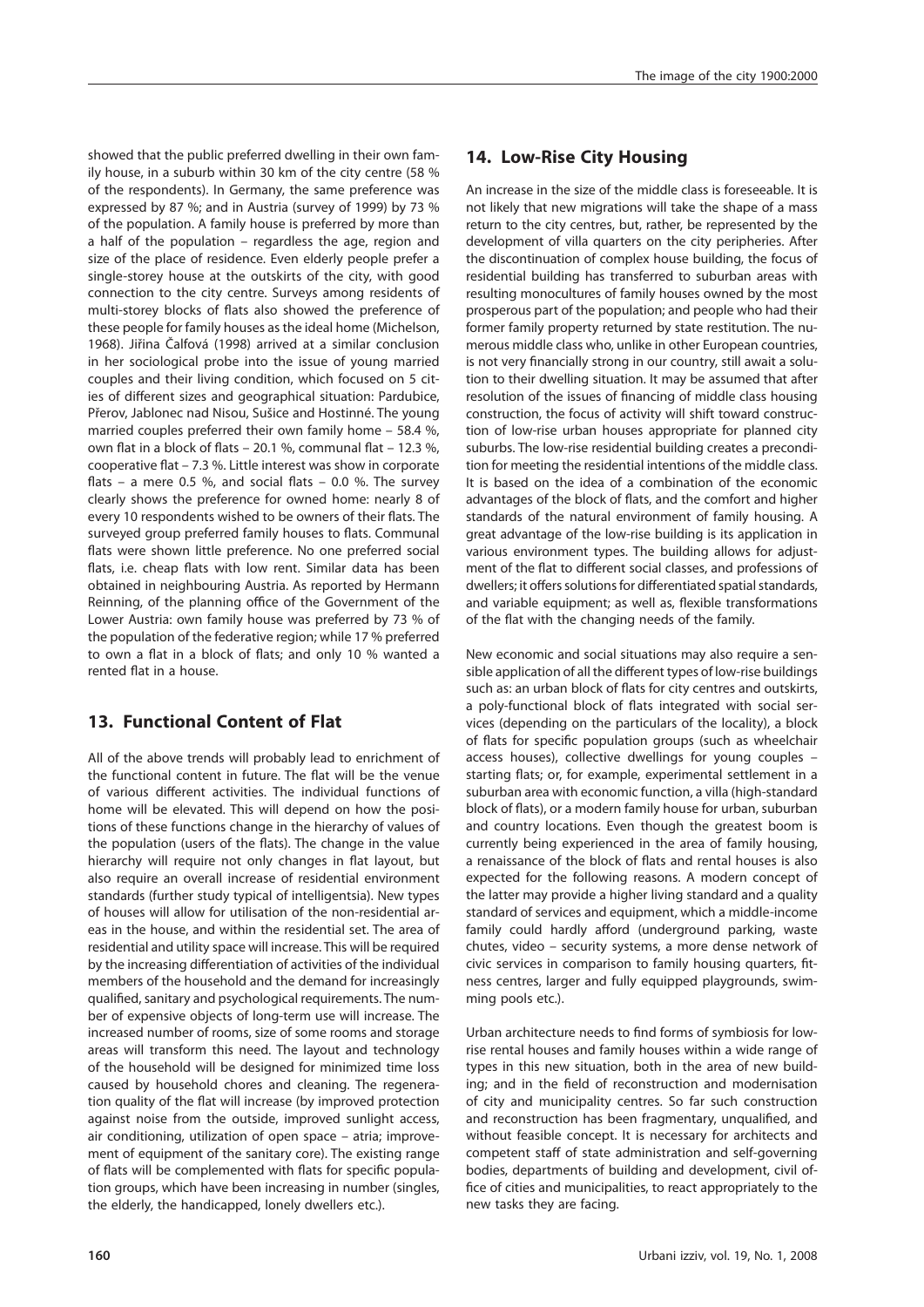#### **15. Consequences of Living in Low-Rise Concentrated Estates**

Numerous studies draw conclusions about the more favourable effects of low-rise family housing on the way of life and the structure of human activities; about the sphere of social relationships and their relationship to the environment; and about satisfaction with living conditions. Dwellings in lowrise houses have a complex effect on its users, and on a wide range of other elements and aspects that affect their way of life. The dwelling affects the family as a whole; it affects its activities and value orientations. Increased spatial comfort, extended privacy, and contact with greenery allow for undisturbed family life and a development of mutual co-existence; and for the interests of individual members of the household, especially in the case of families with small children. Terraces, gardens, and atria as 'green' rooms connected to interior living space, represent the optimum environment for a number of family, educational, professional, and recreational activities.

This obviously leads to a modification of leisure time activities. It extends the length of recreational activities, for example, in the garden; and increases the intensity of social communication (with friends, relatives and acquaintances), as well as, interest in active rest. As a consequence of this, interest in the passive viewing of sporting events and other entertainment, and the sitting in pubs and restaurants drops. As the desire to co-determine the appearance and layout of own living environment is absorbed, the interest in building and maintenance of recreational cottages drops too.

An environment of low-rise housing creates good conditions for the reinforcement of an orientation toward family life. As a consequence, the time spent on household operations expands. Residents also spend more leisure time in their place of residence, thus decreasing the overall spatial mobility of the population.

A suitable layout of low-rise housing allows for satisfaction of a wide range of living needs; and development of the interests of the individual family members, without fear of disturbing the neighbours. This creates improved neighbour relationships. For not only this reason may increased relevance of neighbourhood to an environment of quality low-rise houses be expected. In such cases, the effect of long-term dwelling in a single place also begins to manifest itself, along with the social structure of the population, as determined by flats tailored to the needs of certain professional groups, etc. Then the social communication function may be expected to develop between neighbours; including mutual assistance, exchange of information, and application of ceremonial functions.

A good social climate may result in emotional link between the dwellers to the locality, to the residential environment and the surroundings of the house. This correlates with a high level of identification with the place of residence. Such environments usually show a high level of settlement stabilisation. People living there are probably less inclined to move, in contrast to people living in different types of housing.

The possibility for creative activity in co-creation, and protection of semi-public and semi-private spaces, leads to increased activity and engagement of the residents. Social appropriation of the semi-public and semi-private spaces by the residents increases, together with interest in their cultivation, maintenance and protection.

Rational, yet at the same time sensitive, solutions for the layout and the ground floors can achieve increased use of surrounding areas for short-term recreational use, social contact, sports, and children's playgrounds. These are preconditions of development of intimate spaces: the aid of visual and symbolic barriers, construction that increase the safety of the users, especially children, etc.

Flexible and variable solution of flat structure and layout will allow for more flexible adaptation to different professional groups and classes of the population. This type of dwelling has a potential to become attractive for different social groups who have differing positions in the division of labour, differing education levels, and differing needs in their living and residential environment. Low-rise urban housing allows for the much-desired integration with certain forms of businesses that carry no environmental load. This can reduce the city division of labour and the volume of transport between the individual parts of the city. Dwelling in low-rise houses may allow for short-term recreation, and relaxation from stress situations caused, for example, by work, as well as, compensate for certain disadvantages of living in big cities.

Transport service and the level of social service are usually lower in the low-rise housing areas due to their extensive spatial demand. The distance travelled for distribution facilities; schools, nurseries; service and healthcare centres; is usually much longer; which, in effect, leads to decreased safety of transport, especially for children, mothers with children, and the elderly. That is also why the number of respondents happy with social services provided is much lower. Here it may help to adapt the experience of social services in the blocks of flats, to the low-rise housing environment.

## **16. Conclusion**

These outlined economic and social trends and dwelling needs demonstrate the need for a cultivation of the current forms of blocks of flats of urban and suburban variety, and family houses (especially due to increased density and urban economy of housing that provides for increased spatial comfort and increased usability value, as well as, for the preservation of open-space in large cities). This is connected with a search for, and re-discovery of old residential blocks forms with modern shape (hill, cluster and transient) that have family home characteristics. The new approach also means an increased number of types of residential houses that correspond to the increased range of human needs, urban situations, and environmental positions. Legislative amendment is also needed – the existing housing act does not cover many of the unusual, though suitable, housing solutions. Increased standards mean not only increased residential space, but also new equipment and furnishing, high-standard technologies,